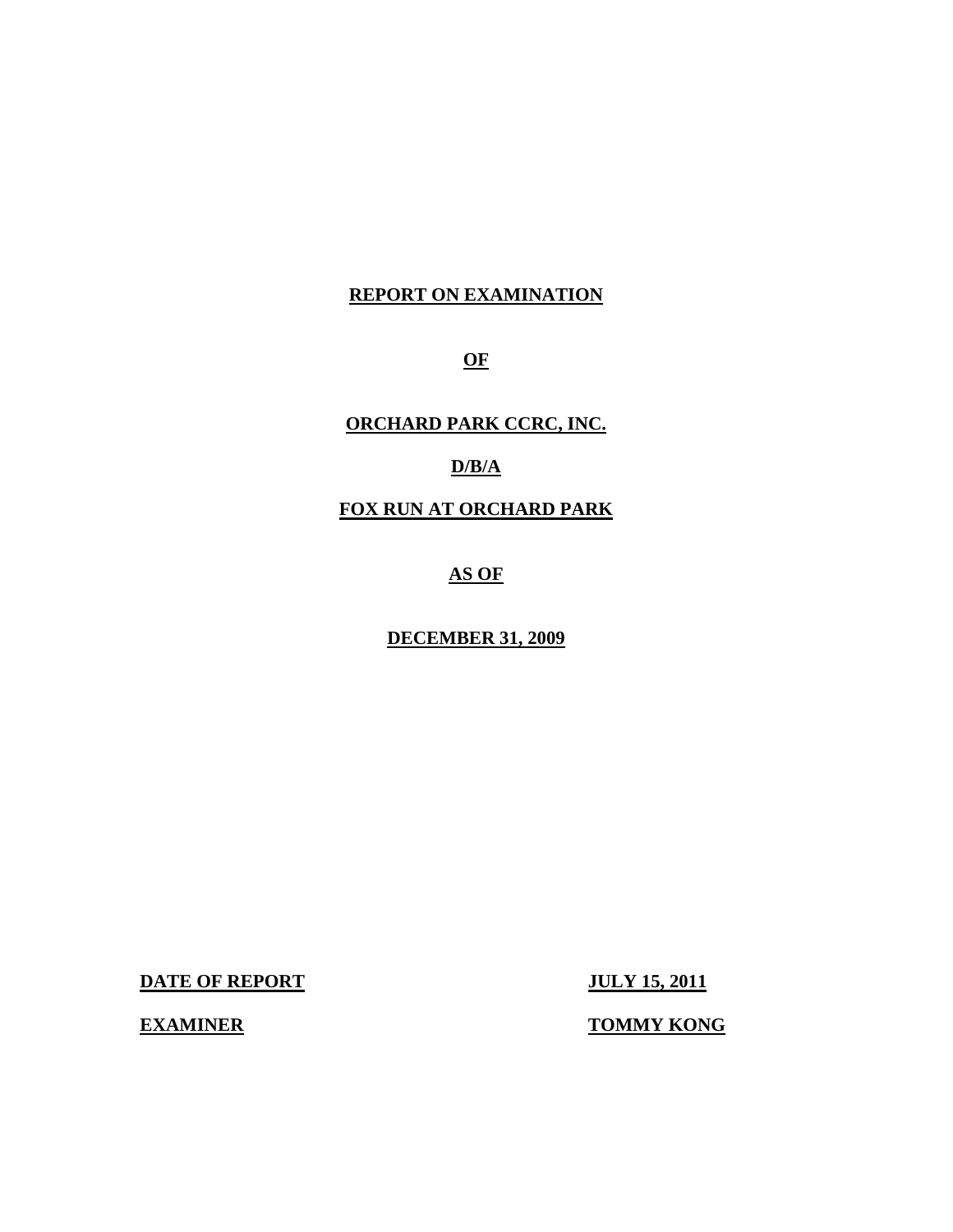## **TABLE OF CONTENTS**

## **ITEM NO.**

## **PAGE NO.**

|    | Scope of the examination                             | $\overline{2}$ |
|----|------------------------------------------------------|----------------|
| 2. | Description of the Community                         | 3              |
|    | Management and controls<br>А.                        | 5              |
|    | Holding company system<br>В.                         | 8              |
|    | C.<br>Occupancy rates                                | 9              |
|    | Disaster recovery and business continuity plan<br>D. | 11             |
|    | Disclosure statement<br>Е.                           | 11             |
|    | F. Entry fee refund                                  | 12             |
|    | <b>IDA</b> bonds<br>G.                               | 13             |
| 3. | <b>Financial statements</b>                          | 16             |
|    | A. Balance sheet                                     | 16             |
|    | Statement of revenue, expenses and<br>B.             |                |
|    | change in actuarial surplus                          | 17             |
|    | Summary of comments and recommendations              | 19             |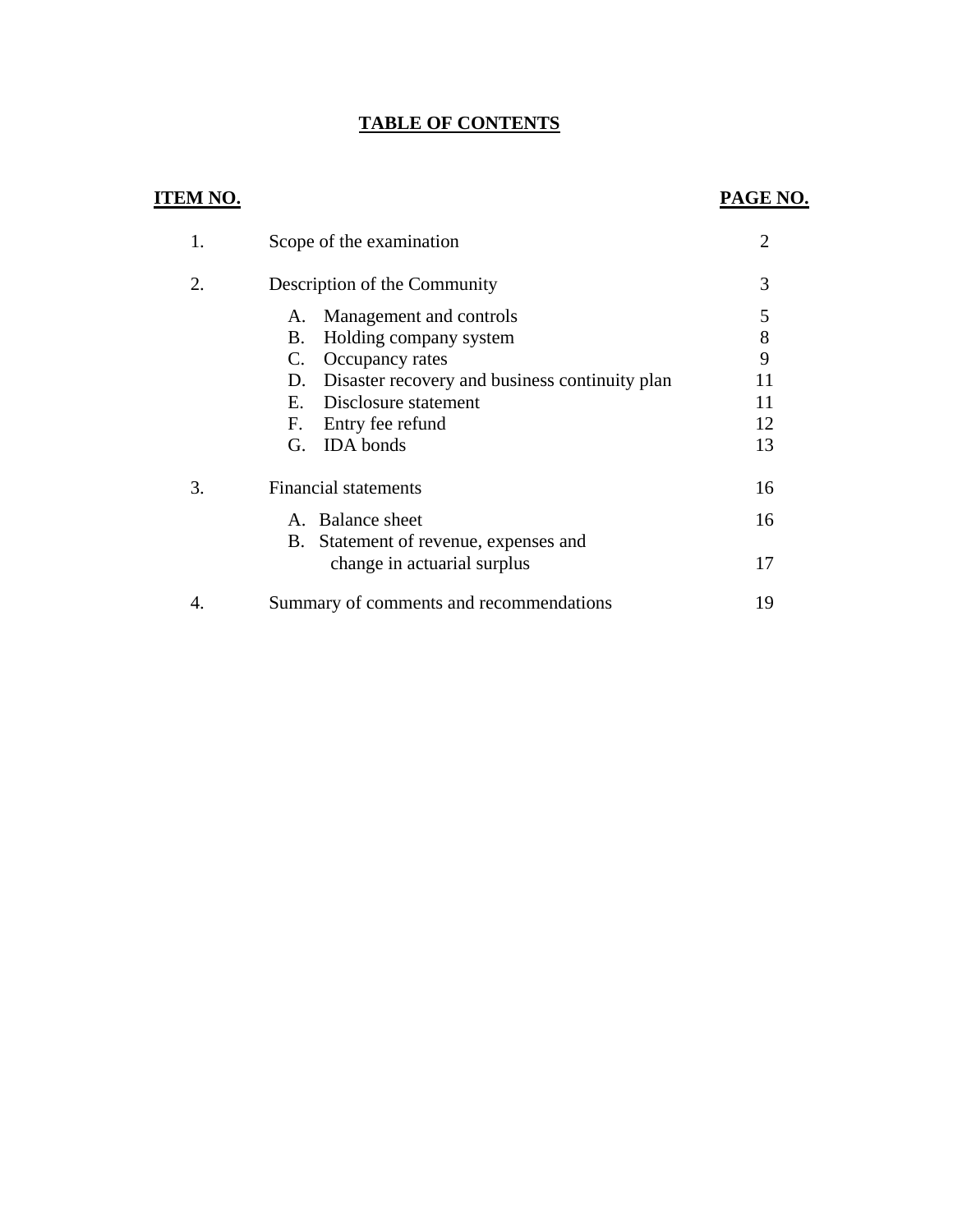

STATE OF NEW YORK INSURANCE DEPARTMENT 25 BEAVER STREET NEW YORK, NEW YORK 10004

Andrew M. Cuomo **Galaxy and Solution Culture Control** Cuonness J. Wrynn Governor Cube<br>Covernor **Governor** 

Superintendent

July 15, 2011

Honorable James J. Wrynn Superintendent of Insurance Albany, New York 12257

Sir:

Pursuant to the requirements of the New York Insurance Law, and acting in accordance with the instructions contained in Appointment Number 30529, dated June 22, 2010, attached hereto, I have made an examination of Orchard Park CCRC, Inc. d/b/a Fox Run at Orchard Park, a not-for-profit continuing care retirement community licensed pursuant to the provisions of Article 46 of the New York Public Health Law, as of December 31, 2009, and respectfully submit the following report thereon.

The examination was conducted at the home office of Orchard Park CCRC, Inc. d/b/a Fox Run at Orchard Park, at One Fox Run Lane, Orchard Park, New York.

Wherever the designations the "Community" or "Fox Run" appear herein, without qualification, they should be understood to indicate Orchard Park CCRC, Inc. d/b/a Fox Run at Orchard Park.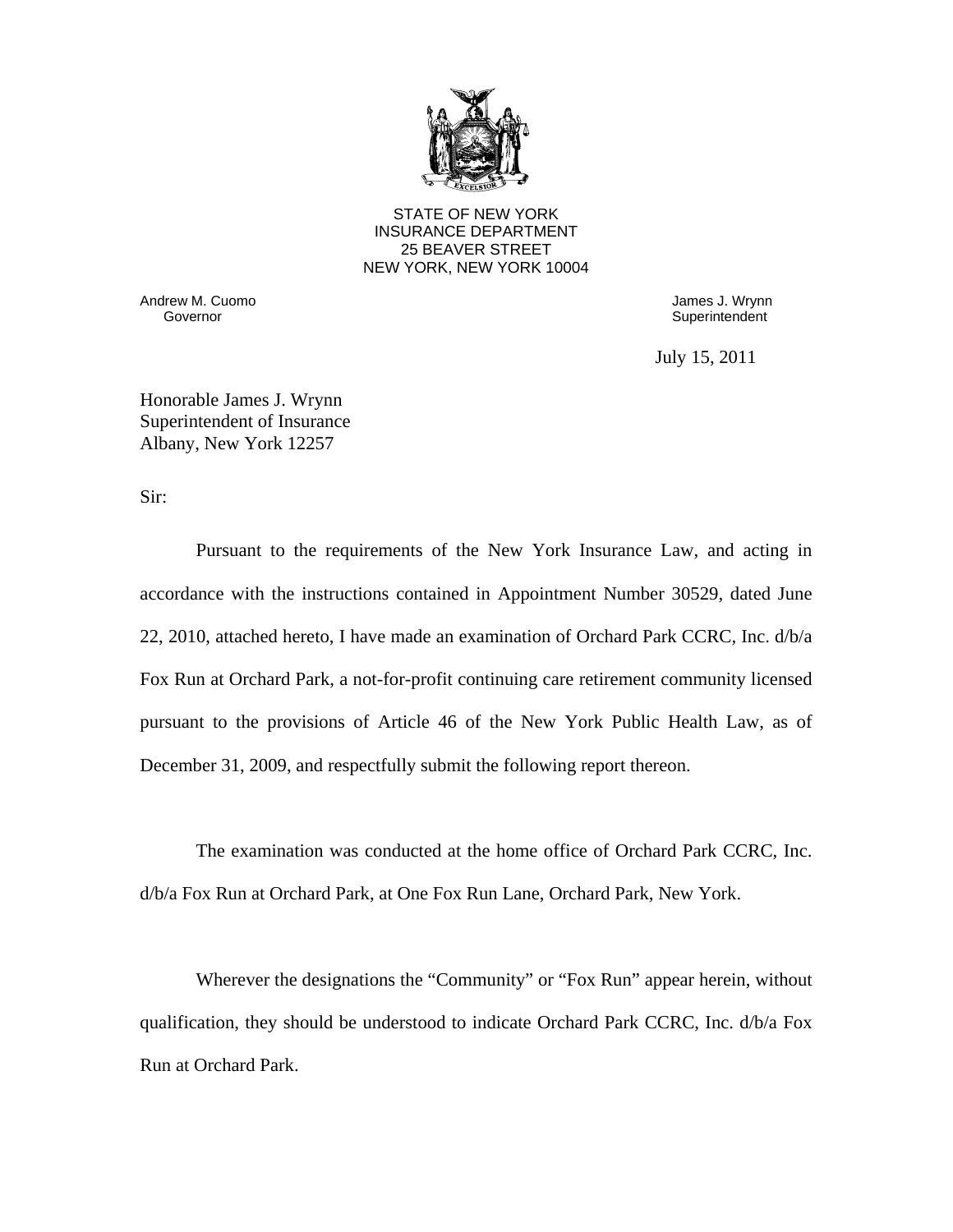Wherever the designation the "Department" appears herein, without qualification, it should be understood to indicate the New York State Insurance Department.

## **1. SCOPE OF THE EXAMINATION**

The Community was incorporated on April 20, 2000, began construction in April 2006 and became operational on November 1, 2007. This is the first examination of the Community and covered the three-year period from January 1, 2007 through December 31, 2009. Transactions occurring subsequent to this period were reviewed where deemed appropriate by the examiner.

Representatives of the New York Insurance Department and the New York Department of Health conducted a site survey of the Community's facility on June 23, 2010, pursuant to Section 4614(1) of the New York Public Health Law.

The examination comprised a verification of the assets and liabilities of the Community as of December 31, 2009, in accordance with generally accepted accounting principles (GAAP), as modified by the Department pursuant to Department Regulation No. 140 (11 NYCRR 350), a review of income and disbursements deemed necessary to accomplish such verification, and utilized, to the extent considered appropriate, work performed by the Community's independent certified public accountant and independent actuary. It should be noted that the balance sheet included herein was reported as of December 31, 2009, on a statutory actuarial basis pursuant to Department Regulation No. 140 (11 NYCRR 350).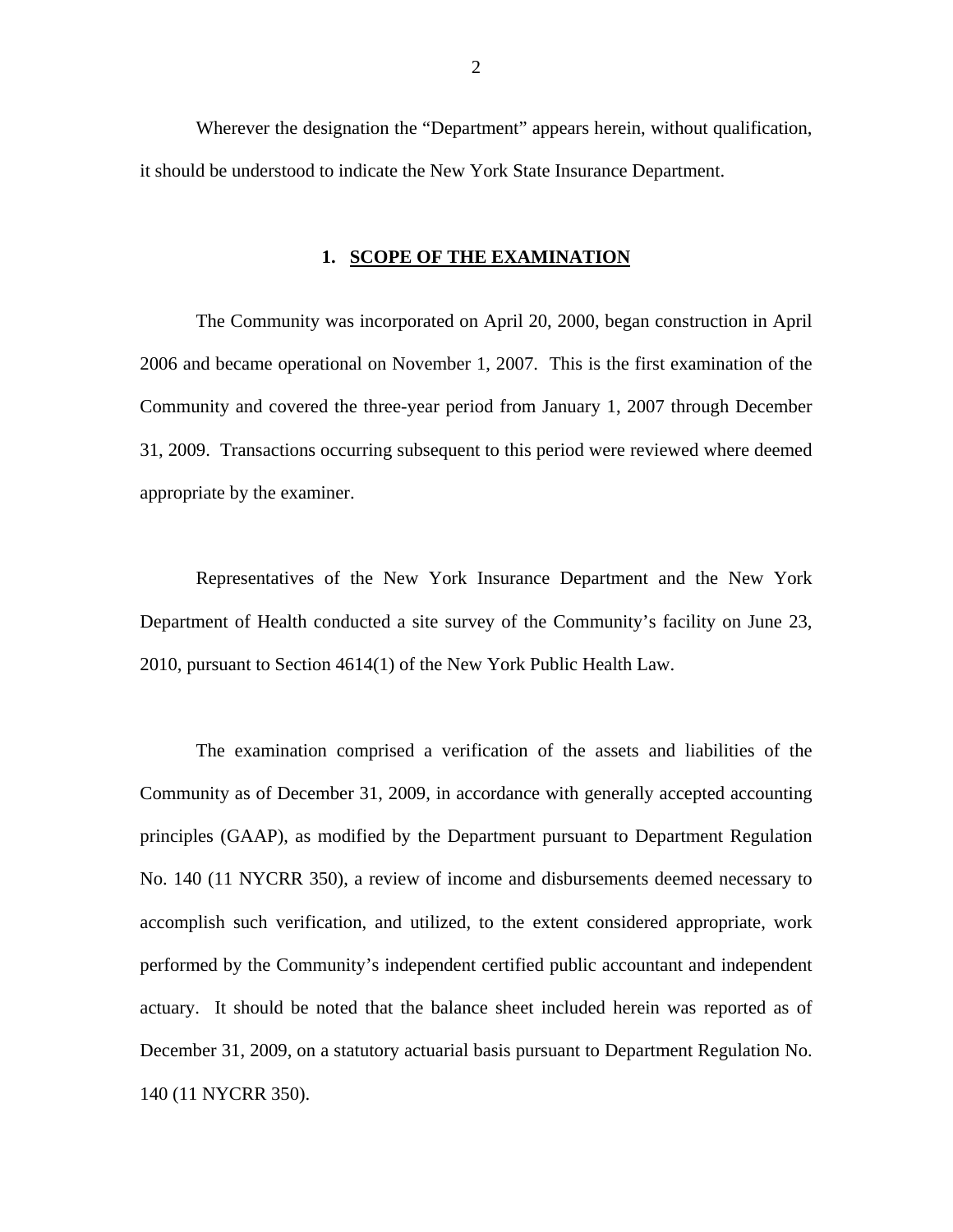A review was also made of the following items:

Community documents Compliance with By-Laws Occupancy levels Financial documents Board of Directors' minutes of meetings

This report on examination is confined to financial statements and comments on those matters which involve departures from laws, regulations or rules, or which are deemed to require explanation or description.

### **2. DESCRIPTION OF THE COMMUNITY**

The Community is a continuing care retirement community as defined in Article 46(2-b) of the New York Public Health Law. The Community received a Certificate of Authority from the New York State Continuing Care Retirement Council on November 1, 2007.

The Community is a not-for-profit organization formed to build, own and operate a continuing care retirement community, which currently consists of one hundred eighty (180) independent living units, fifty-two (52) assisted living units (including eighteen (18) memory care units) and fifty (50) skilled nursing beds. Within the 180 independent living units, there are thirty (30) individual patio homes, of which eighteen (18) are referred to as the "California Neighborhood" and twelve (12) are referred to as the "The Woods". The Community is a tax-exempt organization under Section  $501(c)(3)$  of the Internal Revenue Code.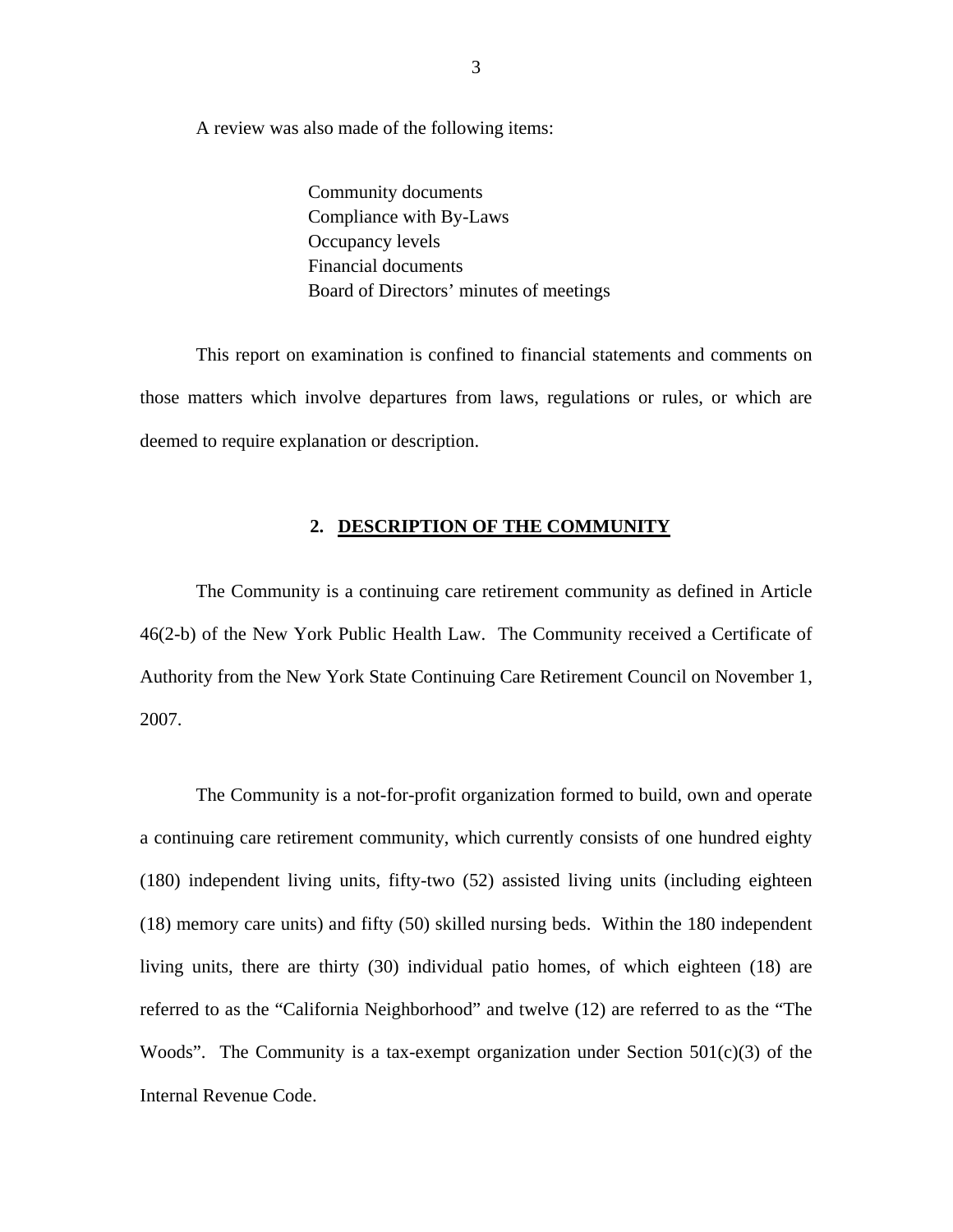The Community provides residents with a continuum of services, including: independent living, assisted living, and skilled nursing home care. As a condition precedent to providing these services, the Community enters into a lifecare contract with each prospective resident that sets forth the responsibilities of both parties. For the right to occupy and use the living accommodations and utilize the services of the Community, each resident is required to pay an entrance fee and monthly service fee, which is based on the size and type of living unit and the number of occupants.

The entrance fee is due in two installments. Ten percent (10%) of the entrance fee is due when the lifecare contract is signed. The remaining ninety percent (90%) is due the earlier of: (1) the date the resident initially moves into the Community; or (2) 30 days from the date when the unit is available for occupancy.

The entrance fees vary among the three types of contracts that the Community offers, as follows:

#### 90% Refundable Lifecare Plan

During the first 90 days after the resident pays the entrance fee in full, all amounts collected by the Community are fully refundable if the resident terminates the contract for any reason. After the 90-day period, 90% of the entrance fee will be refundable for the duration of the contract.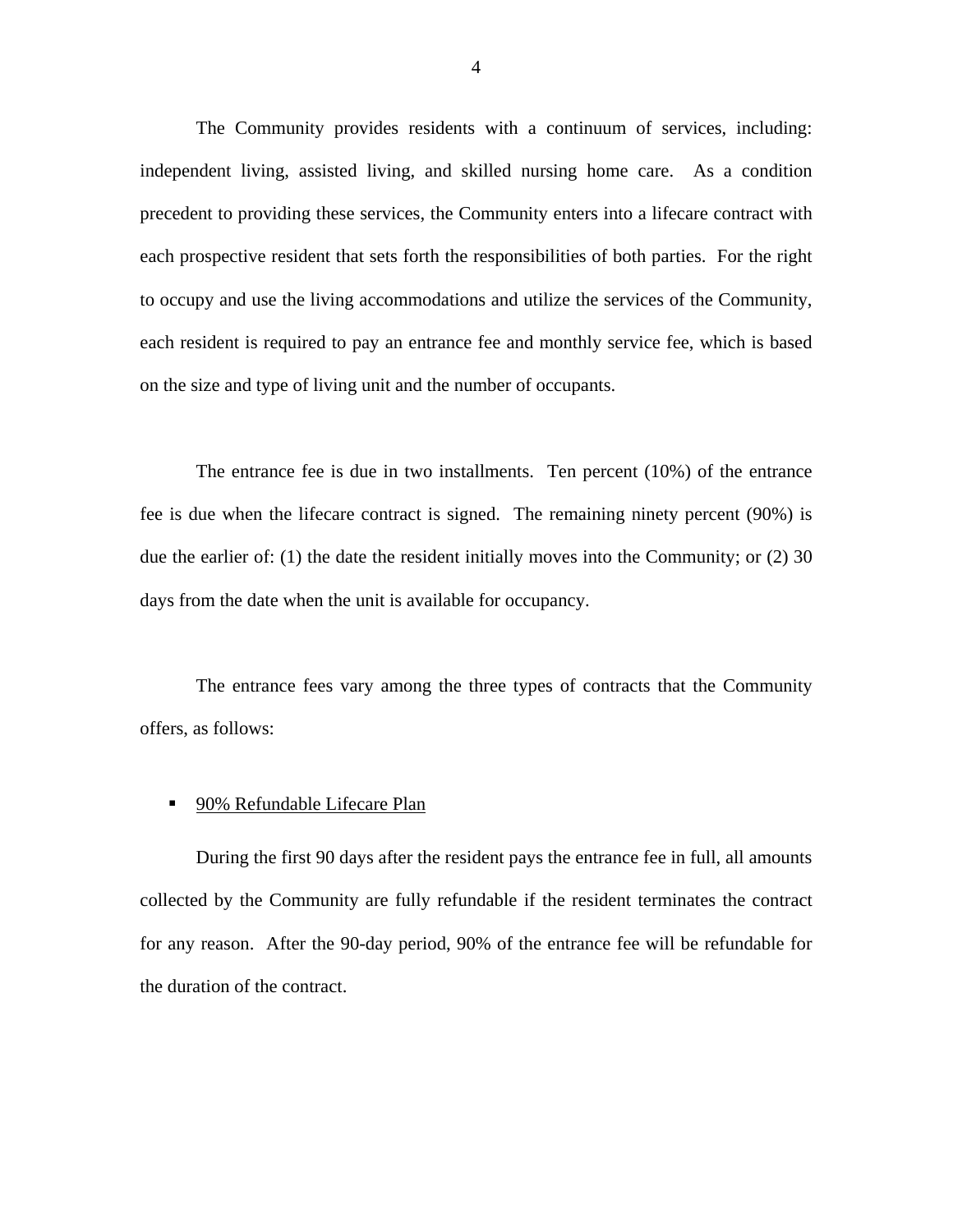#### **Traditional Lifecare Plan**

During the first 90 days after the resident pays the entrance fee in full, all amounts collected by the Community are fully refundable if the resident terminates the contract for any reason. After the 90-day period, the refund will be reduced by 2% for each month or fraction thereafter, as well as a 4% administrative fee and any costs incurred by the Community at the request of the resident that were set forth in writing, until the refund amount reaches zero.

#### ■ Choice Care Plan

The Community also offers a plan termed the Choice Care Plan, which allows for a 90% refund of the entrance fee, but is limited to 30 lifetime days in enriched housing and 60 lifetime days in the skilled nursing facility. Days in the skilled nursing facility which are paid under Medicare do not count toward the 60 lifetime days. After exceeding 30 days in enriched housing or 60 days in the skilled nursing facility, the resident will then need to pay the Community's current per diem for services received.

## A. Management and Controls

Pursuant to the Community's Charter and By-Laws, management of the Community is to be vested in a Board of Directors comprised of either nine (9) or eleven (11) directors.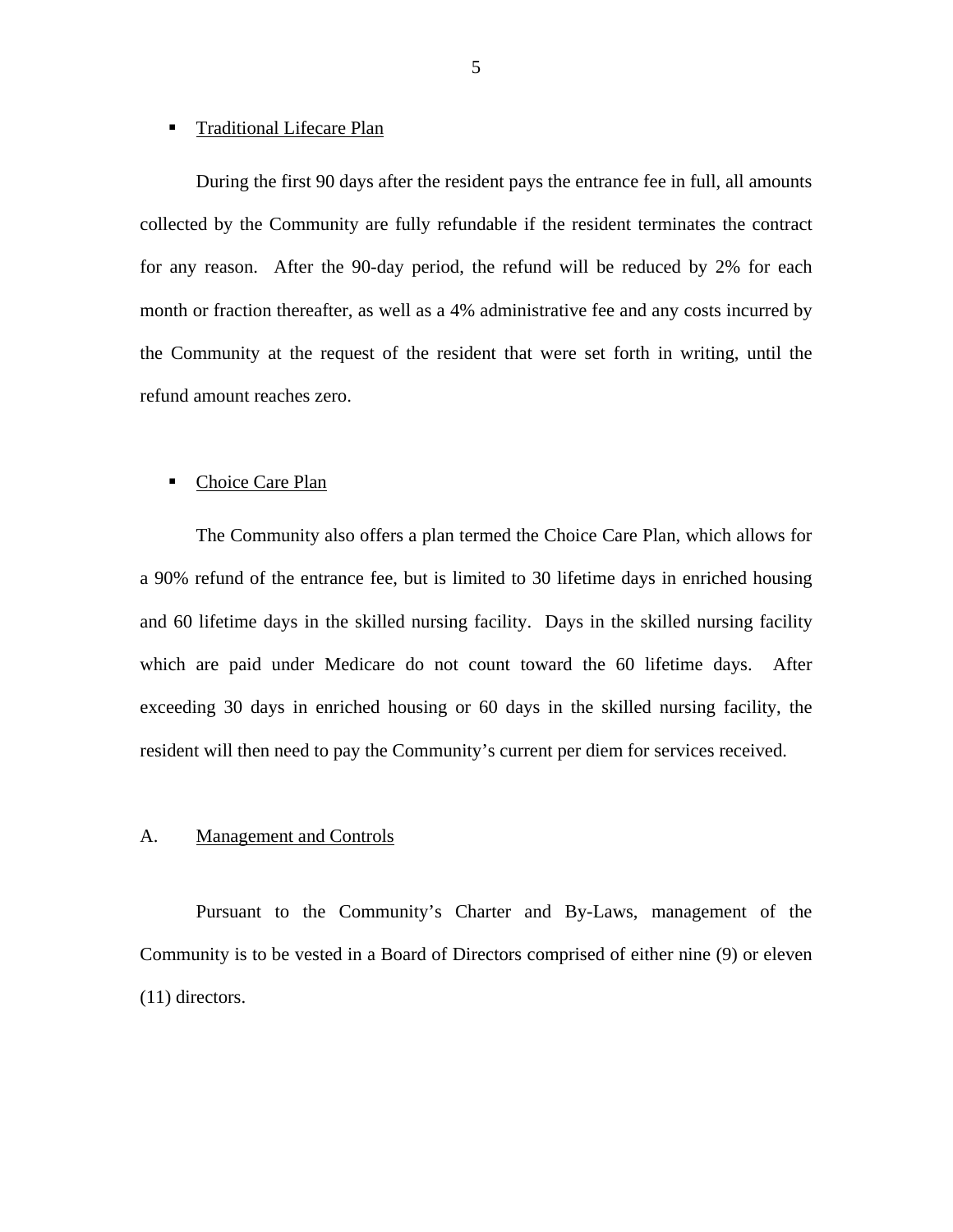As of December 31, 2009, the Community's Board of Directors was comprised of the following twelve (12) members:

Name and Residence

Judith Berges North Tonawanda, NY

David J. Blesy Orchard Park, NY

John Bos Orchard Park, NY

Leonard Chase Tonawanda, NY

Casimier Czamara\* Cheektowaga, NY

Eugene Goerss Tonawanda, NY

William Harrington Orchard Park, NY

George Herbert Orchard Park, NY

Mary Jane Kelley Orchard Park, NY

Jeffrey Kemp Hamburg, NY

Daniel Newcomb Perrysburg, NY

Reverend Scott Thomas Buffalo, NY

Principal Business Affiliation

Trustee, United Church Home Society, Inc.

Treasurer, Orchard Park CCRC, Inc. d/b/a Fox Run at Orchard Park

Owner, Bos Business Consultants

Vice Chairman & Vice President, Orchard Park CCRC, Inc. d/b/a Fox Run at Orchard Park

Chief Executive Officer, United Church Home Society, Inc.

Chairman & President, Orchard Park CCRC, Inc. d/b/a Fox Run at Orchard Park

Partner, Brown & Kelly, LLP

Secretary, Orchard Park CCRC, Inc. d/b/a Fox Run at Orchard Park

Resident

Assistant VP, Trust Administrator, M&T Bank

Retired

Senior Pastor, Amherst Community Church

Note: \* designates ex-officio board member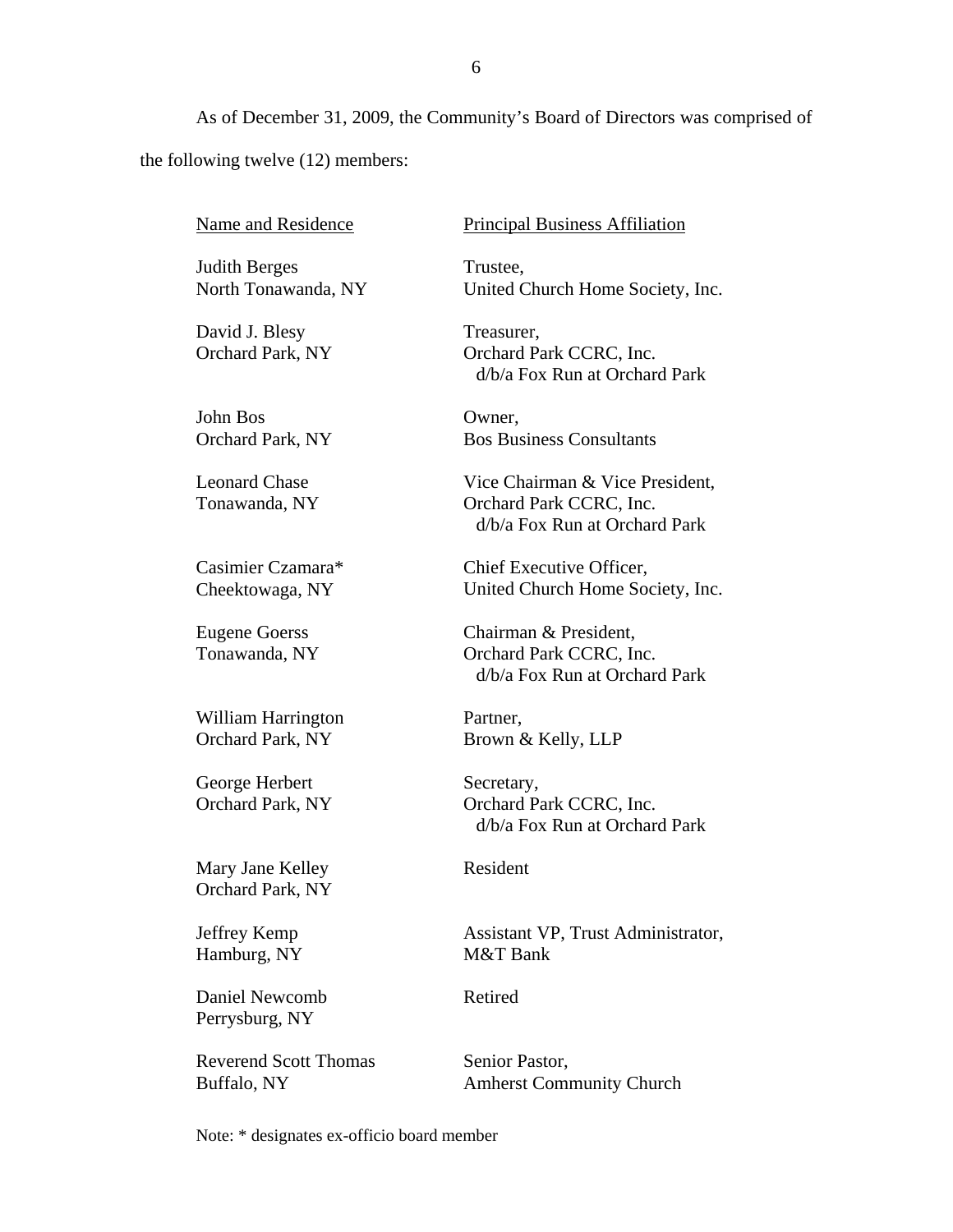Article V, Section 2 of the Community's By-Laws states in part:

*"The Board of Directors shall consist of either nine or eleven Directors."* 

As of December 31, 2009, the Board was comprised of twelve (12) Directors.

It is recommended that the Community comply with Article V, Section 2 of its By-Laws and maintain either nine (9) or eleven (11) Directors on its Board.

On December 9, 2010, the Community amended Article V, Section 2 of its By-Laws to remove the reference that, "The Board of Directors shall consist of either nine or eleven Directors." and replaced such wording with "The Board of Directors shall consist of at least nine (9) directors."

The Board of Directors is required to meet six (6) times each year, of which one (1) of the meetings is designated as the annual meeting of the Board of Directors; this meeting is to take place following the annual meeting of the sole member, United Church Home Society, Inc. The Community's By-Laws dictate that the Board of Directors may hold special meetings at the written request of the sole member or may be called by the President on a written request by one-third or more of the Directors.

The Community erroneously reported its Board members as of 2010 in its filed 2009 annual statement. All but two of the Board members in 2010 were also members in 2009.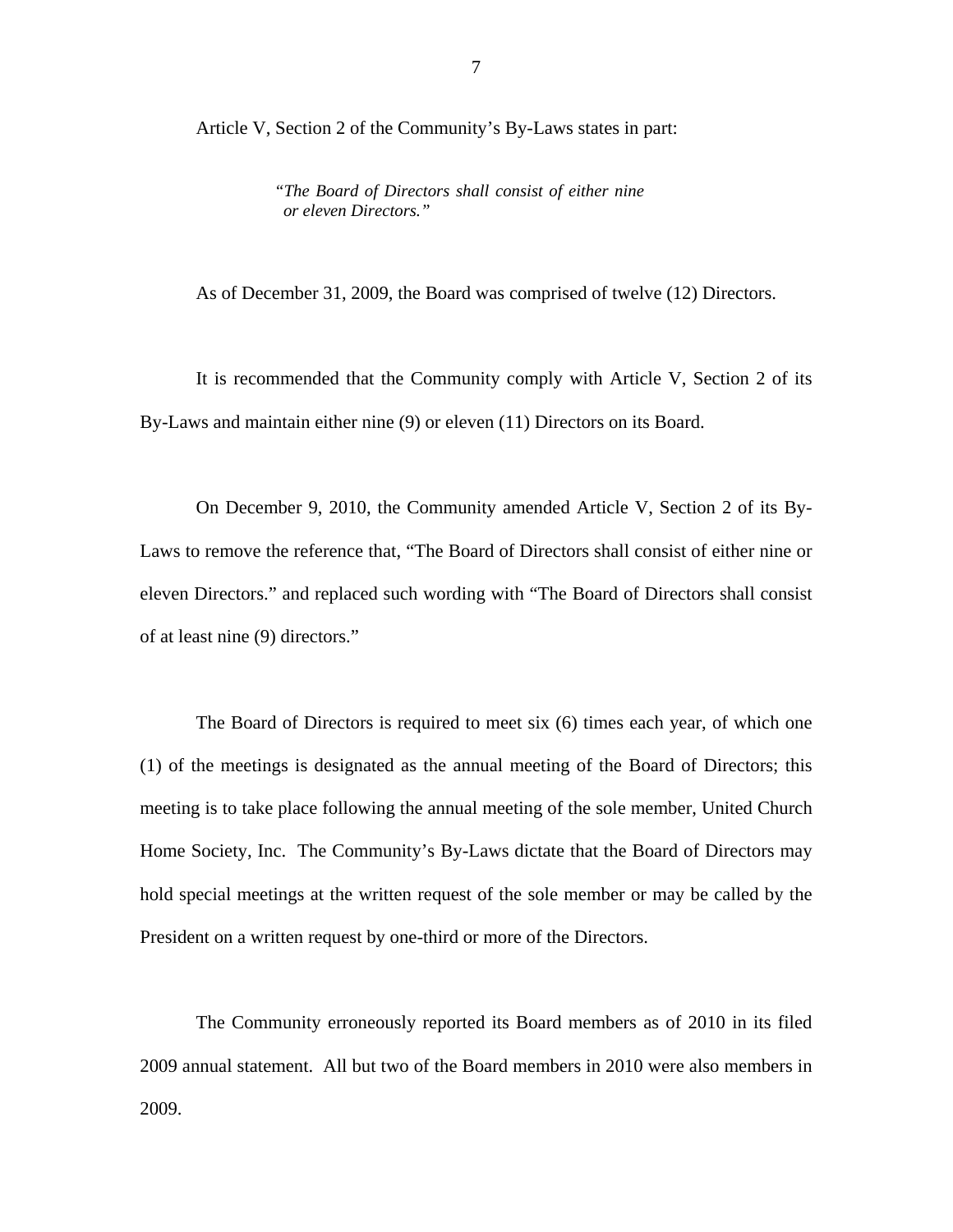It is recommended that the Community correctly report in its filed annual statement, only those Board members who are actually on the Board of Directors as of the filing date of the annual statement.

A review of the minutes of the meetings of the Board of Directors during the examination period revealed that the meetings were generally well attended, with all of the Directors attending at least one-half of the meetings they were eligible to attend.

The principal officers of the Community as of December 31, 2009 were as follows:

Name Title

George Herbert Secretary David J. Blesy Treasurer

Eugene Goerss Chairman & President Leonard Chase Vice Chairman & Vice President

### B. Holding Company System

The Community is a member of a holding company system. The structure of the holding company as of December 31, 2009 was as follows:



The Community is a corporation, defined under Section  $102(a)(5)$  of the New York Not-For-Profit Corporation Law, organized exclusively for charitable purposes as a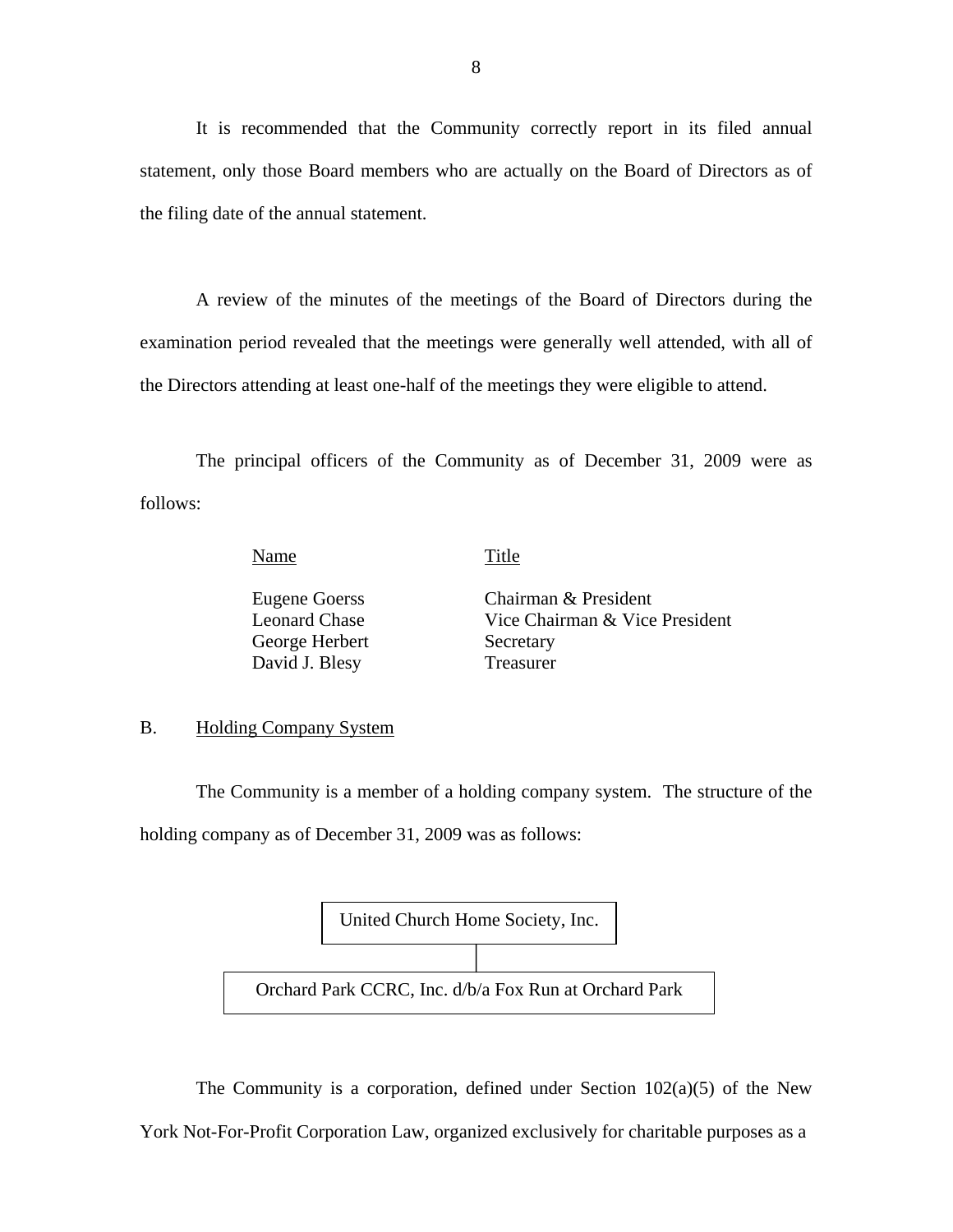Type B corporation under Section 201 of the New York Not-For-Profit Corporation Law. The sole member of the Community is United Church Home Society, Inc. ("UCHS"). The Community is controlled by UCHS through By-Law requirements. UCHS must approve any amendments to the Community's By-Laws or Articles of Incorporation.

Based upon a management agreement, approved by the New York State Department of Health, effective August 31, 2000, which was entered into between the Community and New Life Management, Inc. ("NLM"), the Community appointed NLM as manager of the Community to provide general oversight, management and financial services. Under the terms of the management agreement, the Community is required to pay a base quarterly rate of \$62,500, which is adjusted for inflation. The initial term of the agreement is for five years and is automatically renewable in one-year increments, unless terminated with cause by the Community, with 60 days notice. The Community also has the right to terminate the agreement, for any reason, with 90 days notice.

On November 29, 2010, subsequent the examination date, the Community issued a 90-day notice of termination of the management agreement with NLM. The termination of the management agreement was effective February 27, 2011. The Community did not replace NLM. Executive Director Mike Mahoney, an employee of NLM, left NLM and was rehired as Executive Director and is now an employee of the Community.

### C. Occupancy Rates

The following reflects the occupancy rates at each year-end, for the period 2007 to 2009, for each of the facilities within the Community: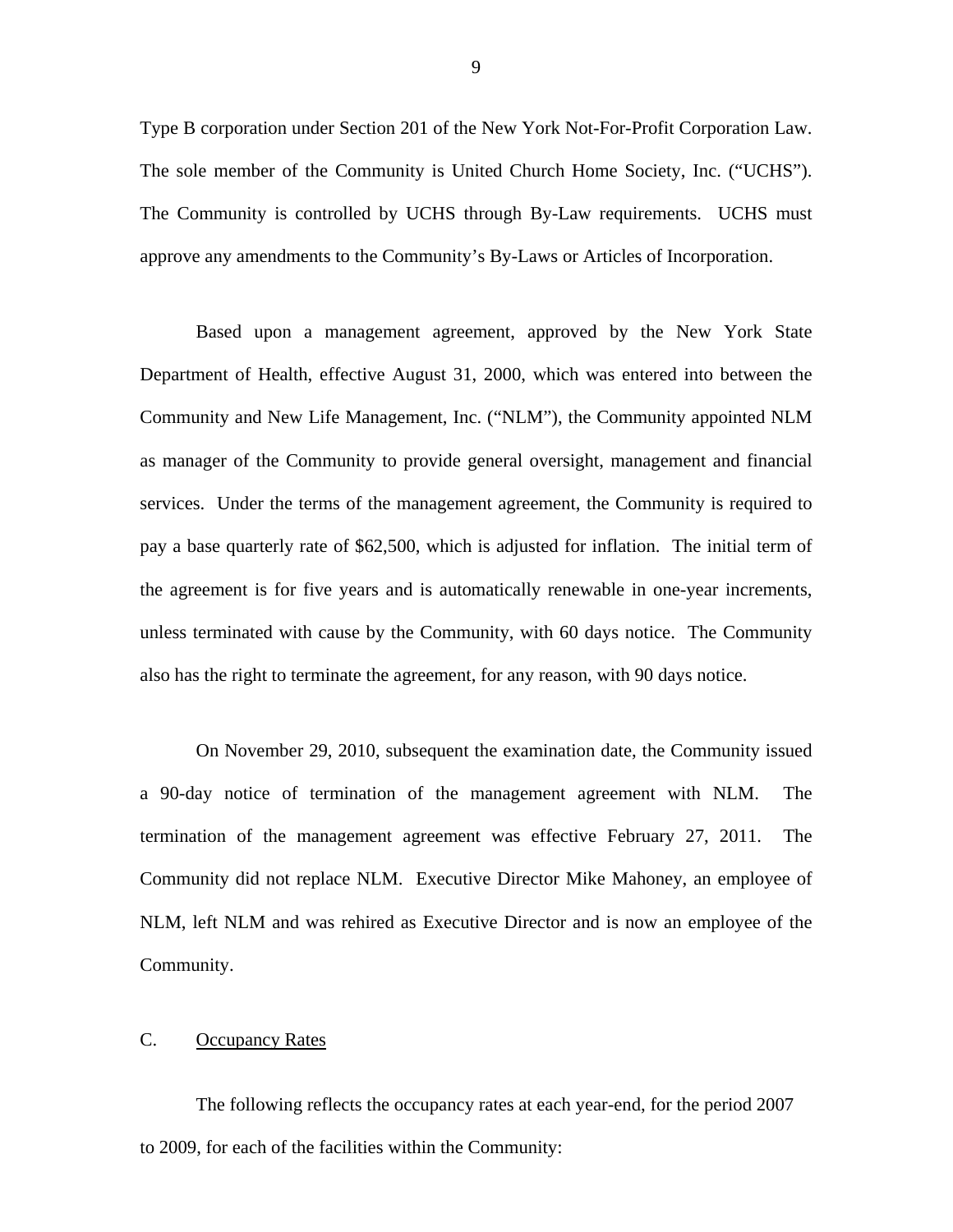|                                                                | 2007    | 2008  | 2009  |
|----------------------------------------------------------------|---------|-------|-------|
| <b>Independent Living Units</b>                                | 28.8%   | 63.0% | 67.0% |
| <b>Enriched Housing</b><br>(includes Adult & Memory Care Unit) | $0.0\%$ | 38.0% | 72.0% |
| <b>Skilled Nursing Facility</b>                                | $0.0\%$ | 74.0% | 88.0% |

As noted previously, the Community became operational on November 1, 2007. The independent living occupancy rate for 2007 was 28.8% and increased to 63% in 2008 and further to 67% in 2009. Due to the downturn of the economy in 2009, the Community had difficulty selling its independent living units, particularly the "California Neighborhood" patio homes. The Community began accepting non-lifecare resident admissions to its skilled nursing facility on February 11, 2008, as a way to supplement its income. The Community maintains 5 skilled nursing beds for its lifecare residents and only accepts private pay or Medicaid eligible patients when there are more than 5 skilled nursing beds available. As of December 31, 2009, there were 26 private pay patients and 7 Medicaid eligible patients within the Community's skilled nursing facility.

The Community began accepting non-lifecare resident admissions to its memory care units in January 2009. The Community maintains 2 memory care beds for its lifecare residents and only accepts private pay patients when there are more than 2 memory care beds available. As of December 31, 2009, there were 4 private payment patients within the Community's memory care facility.

In 2010, the Department approved a change in the fees of the "California Neighborhood" patio homes. As a result of the change in fees, and an upturn in the local economy, the Community sold 37 additional units, 17 of which were occupied in 2010; 20 are scheduled for occupancy in 2011.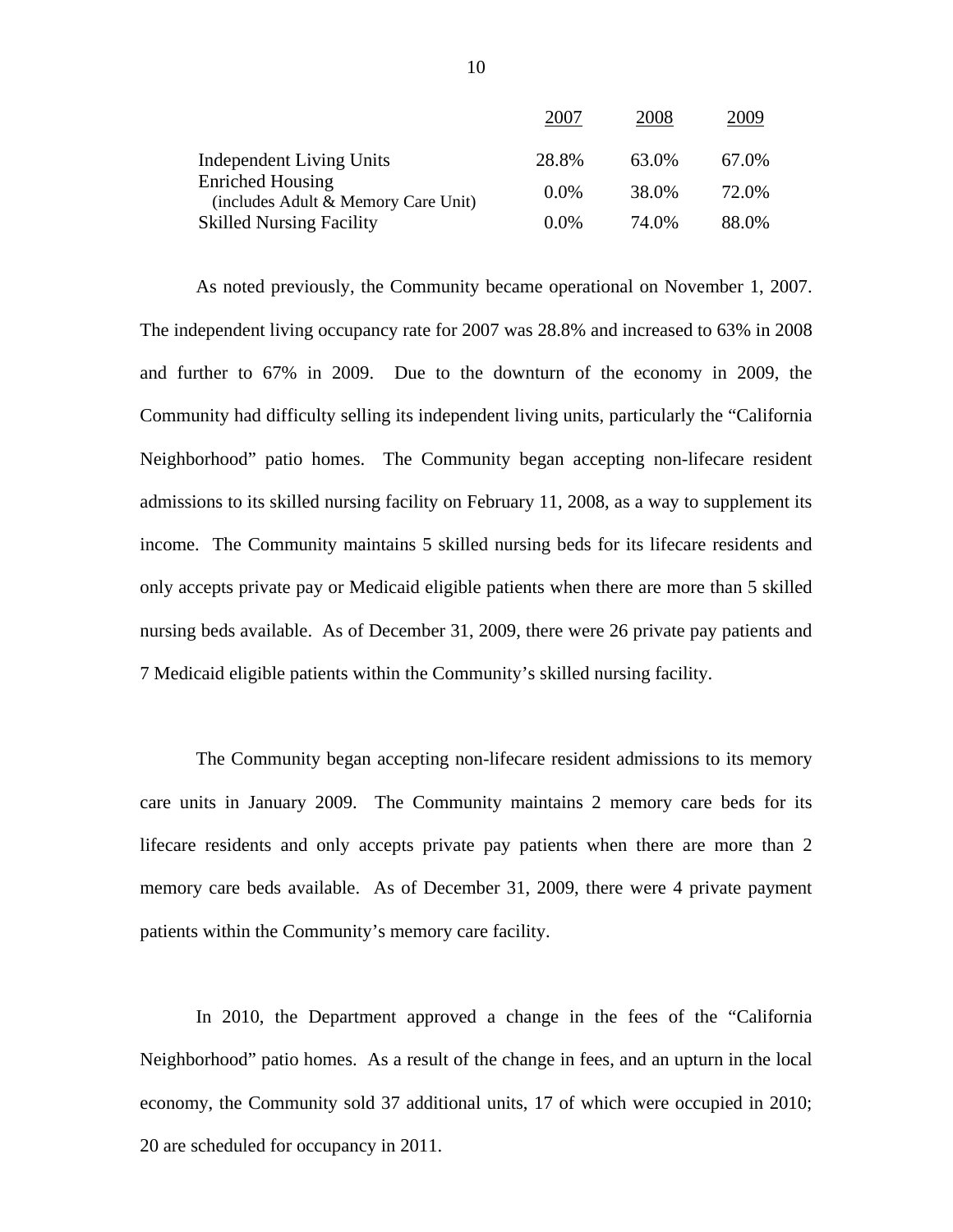It is recommended that the Community continue to strive to increase its occupancy rates in its independent living units, particularly with regard to the "California Neighborhood" patio homes.

#### D. Disaster Recovery and Business Continuity Plan

The Community maintains business continuity and disaster recovery plans which provide for the essential maintenance of continuity of services to the Community's residents in the event of certain occurrences.

## E. Disclosure Statement

A review of the Community's disclosure statement revealed that the Community did not include the most recent audited financial statements in its disclosure statement. Instead, the disclosure statement contained forecasted financial statements that were prepared in 2006.

Section 4606(10) of the New York Public Health Law states in part:

"Prior to the execution of a contract, or before the transfer of any money, other than a refundable priority reservation fee or non-refundable priority reservation agreement application fee, to an operator by or on behalf of a prospective resident, whichever occurs first, the operator shall deliver to the person's legal representative… an initial disclosure statement which contains the…most recent financial statement of the provider prepared in accordance with generally accepted accounting principles applied on a consistent basis and certified by an independent certified, or public accountant, including a balance sheet as of the end of the provider's last fiscal year and income statements for the last two fiscal years, or such shorter period of time as the provider has been in operation"...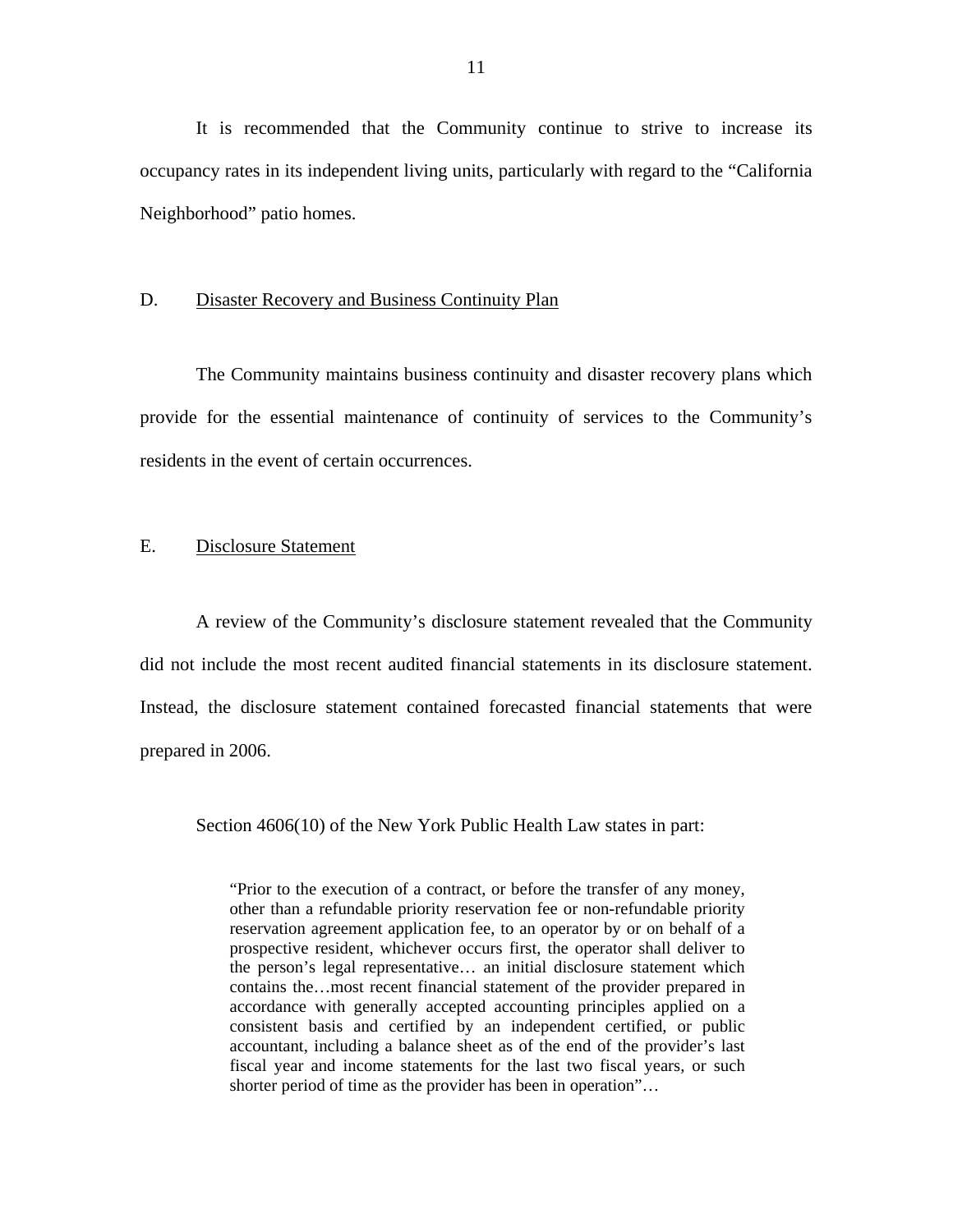It is recommended that a copy of the most recent audited financial statements, which includes the balance sheet and income statements for the last two fiscal years, be included in the Community's disclosure statement, as required by Section 4606(10) of the New York Public Health Law.

## F. Entry Fee Refund

A sample of three entry fee refunds was reviewed. It was noted that in one instance, the Community took more than 30 days after the unit was resold and occupied to refund the entry fee.

Section 4609(4) of the New York Public Health Law states the following:

"Any refund made pursuant to this section must be paid no later than thirty days after the formerly occupied unit has been resold, but in no event later than one year after the formerly occupied unit has been vacated."

It is recommended that the Community ensure that it refund entry fees within thirty days after the unit is resold, but in no event later than one year after the unit is vacated, as required by Section 4609(4) of the New York Public Health Law.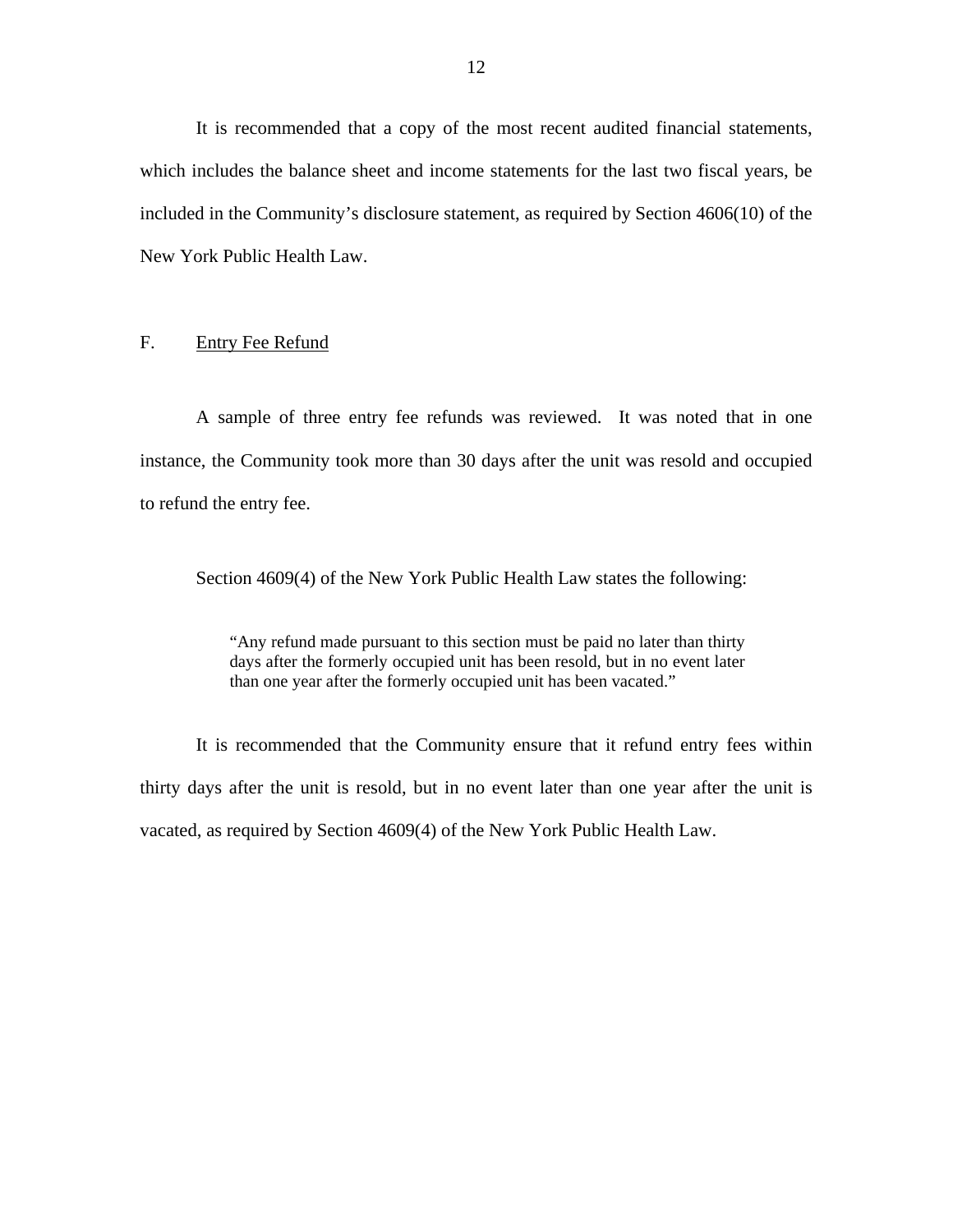## G. IDA Bonds

On April 1, 2006, the Community entered into two agreements (Company Lease Agreement and Installment Sale Agreement) with the Erie County Industrial Development Agency ("Agency") for the purpose of obtaining revenue bonds used to finance construction of the Community's facilities. The Agency took title of the facilities through a lease agreement and simultaneously conveyed title back to the Community through an installment sale of the lease interests. On April 27, 2006, the Agency issued fixed rate revenue and variable rate demand revenue bonds with an aggregate principal amount of \$77,835,000.

The bond issue consisted of two series of bonds: \$44,235,000 in fixed rate demand revenue bonds - series 2006A (Series A Bonds) and \$33,600,000 in variable rate demand revenue bonds - series 2006B (Series B Bonds). The Community was obligated to make lease rental payments to the bond Trustee as the Agency's assignee, in amounts which correspond to the principal and interest payments on the bonds. The Community was required to make interest-only payments on the Series A Bonds until November 16, 2010, at which time principal payments would commence. The Series A Bonds can be redeemed at 100% of the face value, on or after November 15, 2016.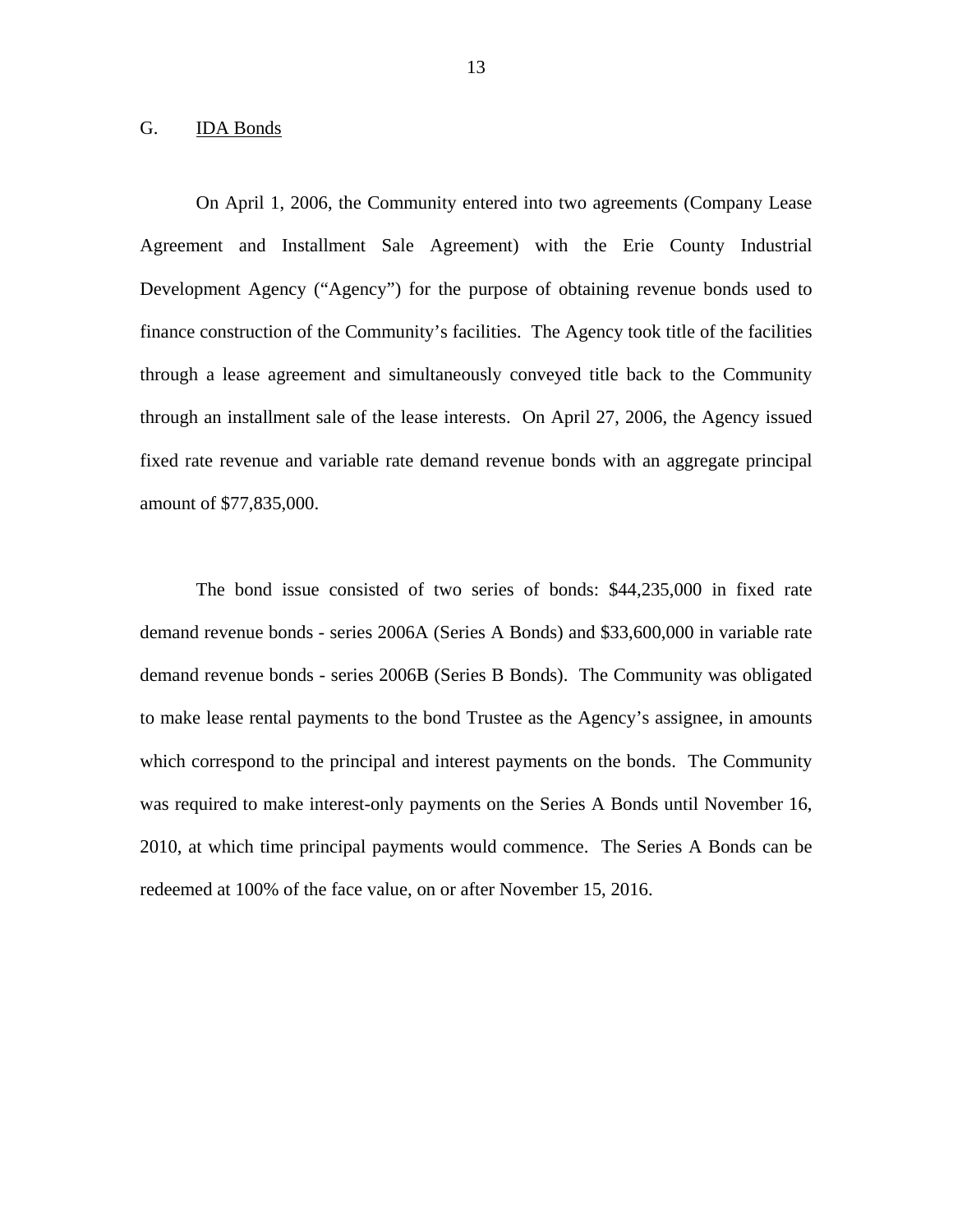full. At December 31, 2009, the variable interest rate for the Series B Bonds was 0.5%. The Series B Bonds are not secured by a mortgage or security agreement. The Series A Bonds are secured by first mortgage liens on all buildings, improvements and equipment now owned and subsequently acquired by the Community, all unrestricted accounts receivable and a right of set-off against the Community's funds held by the Trustee. The Community is required to make interest-only payments on the outstanding balance of the Series B Bonds until maturity, or until the balance is paid in

Unlike the Series A Bonds, the Series B Bonds are secured by the Entrance Fee Fund Reserve as collateral. The Series B Bonds have a maturity date of November 15, 2036. However, the Series B Bonds may be redeemed in advance of such maturity date by means of installment purchase payments. Installment purchase payments are funded from entrance fees received from residents of the Community. The Community is required to deposit with the Trustee, within five days of receipt, entrance fees received from individuals that enter into a lifecare contract with the Community. As of June 10, 2011, there was \$3.5 million outstanding relative to the Series B Bonds, which the Community expects to redeem in its entirety by November 30, 2011.

The Trustee is required to first apply payment to refunds due as required under the refund provisions of the lifecare contract for terminated residents; second, fund working capital and operating reserve funds to the maximum amount established under the Indenture of Trust; and third, redeem Series B Bonds. Following the redemption of all the Series B Bonds, remaining entrance fee receipts are to be deposited in the Community's operating account.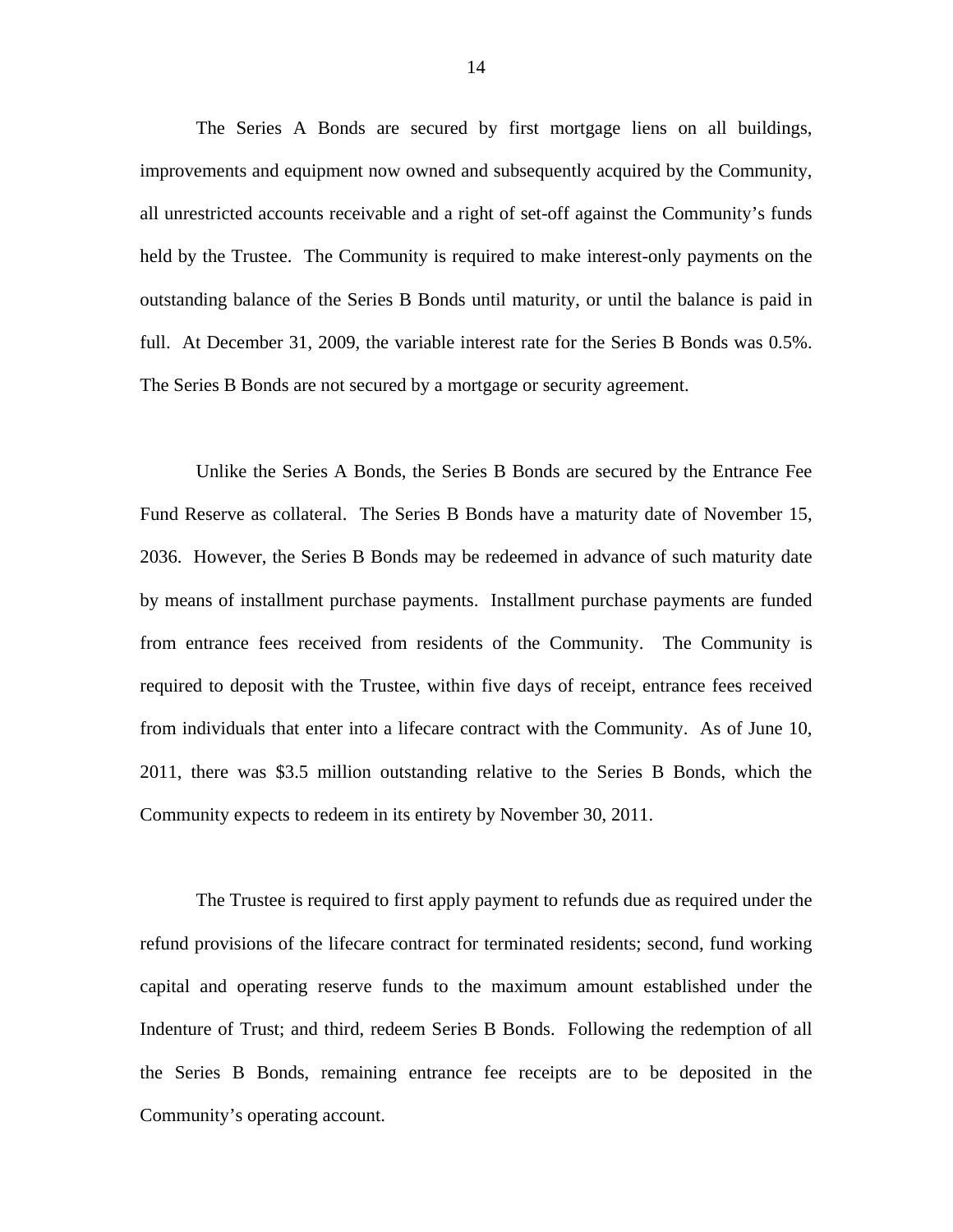In connection with the financing of the Series B Bonds, the Community executed an irrevocable direct pay letter of credit with a financial institution for a maximum amount of \$14,605,708, which expires on April 27, 2012. There was no outstanding amount at December 31, 2009.

The Community was required to pay an annual fee to maintain the letter of credit, which was calculated as a percentage of the maximum amount available; the amount of the Series B Bonds outstanding. The fee for 2009 was \$368,345.

The bond agreement with the financial institution requires the Community to meet certain covenants relating to marketing and occupancy target. As of December 31, 2009, the Community did not meet its marketing targets relative to the sale of independent living units. The agreements also require that the Community maintain a balance of at least \$3.8 million in its operating reserve fund, which the Community was in noncompliance. At year-end 2009 and throughout 2010, into 2011, the Community was only able to maintain approximately \$1 million in its operating reserve fund. The abovementioned two instances of non-compliance resulted in a declaration of an event of default in 2009 by the financial institution. The financial institution has not taken any action other than issuing an official notice of declaration of default, which gives the financial institution the right to call the debt on demand.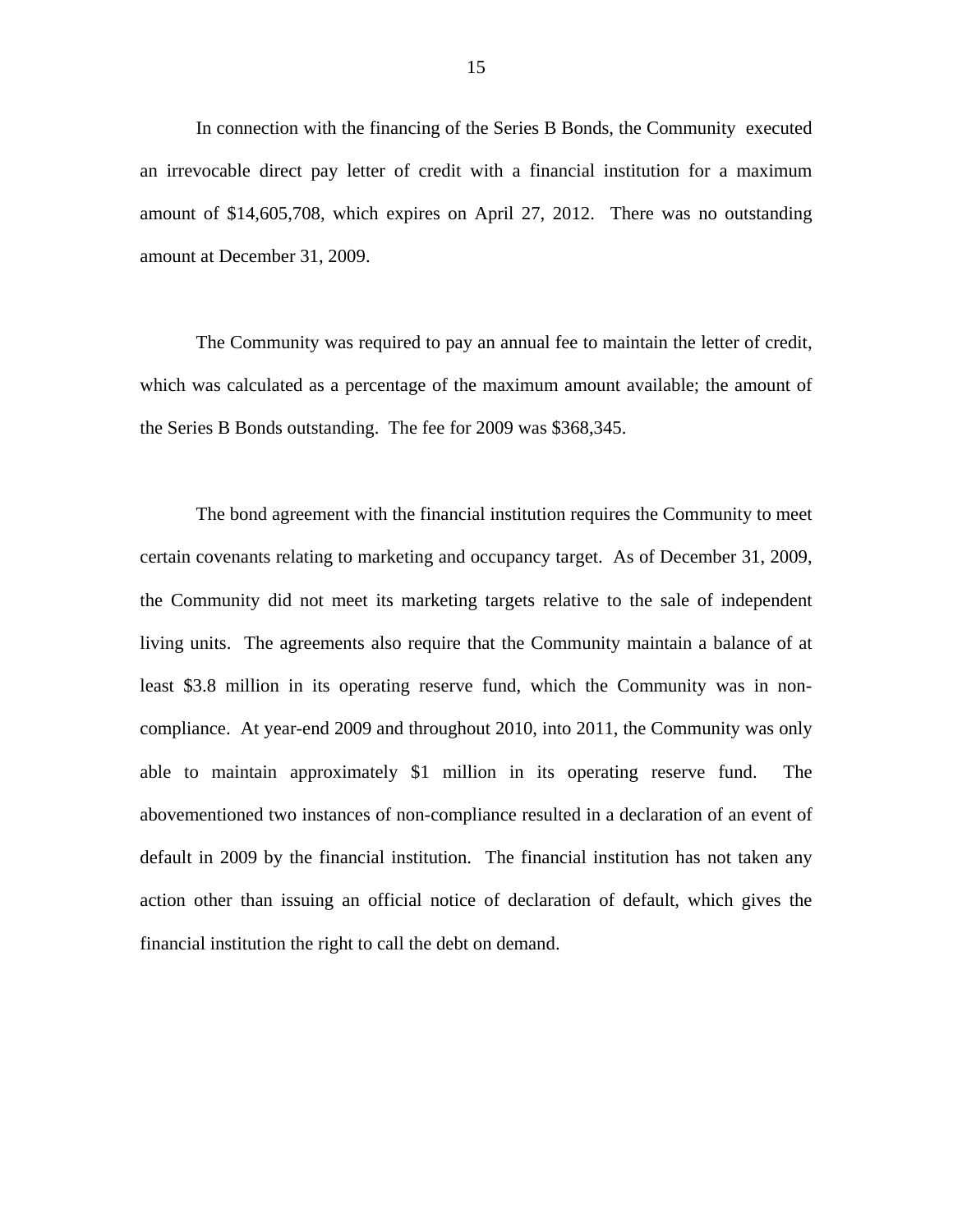## **3. FINANCIAL STATEMENTS**

## A. Balance Sheet

The following shows the assets, liabilities and surplus as determined by this examination as of December 31, 2009. It is the same as the actuarial balance sheet reported by the Community (presented on a statutory actuarial basis pursuant to Department Regulation No. 140 (11 NYCRR 350)):

| Assets                                    | Examination     | Community    |
|-------------------------------------------|-----------------|--------------|
| Cash and invested assets                  | \$11,013,009    | \$11,013,009 |
| Accounts receivable and prepaid expenses  | 1,209,577       | 1,209,577    |
| Land                                      | 1,426,345       | 1,426,345    |
| Land improvements                         | 69,102          | 69,102       |
| <b>Building</b>                           | 67,056,767      | 67,056,767   |
| Property, plant and equipment – net       | 2,182,803       | 2,182,803    |
| Deferred financing costs                  | 3,178,949       | 3,178,949    |
| Deferred marketing costs                  | 2,728,852       | 2,728,852    |
|                                           |                 |              |
| <b>Total assets</b>                       | \$88,865,404    | \$88,865,404 |
| Liabilities                               |                 |              |
| <b>IDA</b> bonds                          | \$58,668,078    | \$58,668,078 |
| Actuarial reserve                         | 26,559,762      | 26,559,762   |
| Deferred development fees                 | 1,233,500       | 1,233,500    |
|                                           |                 |              |
| <b>Total liabilities</b>                  | \$86,461,340    | \$86,461,340 |
|                                           |                 |              |
| Total net surplus                         | 2,404,064<br>\$ | \$2,404,064  |
|                                           |                 |              |
| Total liabilities and net surplus         | \$88,865,404    | \$88,865,404 |
|                                           |                 |              |
| Ratio of net surplus to total liabilities | <u>2.8%</u>     | <u>2.8%</u>  |

**Note:** It should be noted that the asset values herein are reported on a statutory actuarial basis. As such, the values differ from the certified financial statements prepared by the Community's Certified Public Accountants.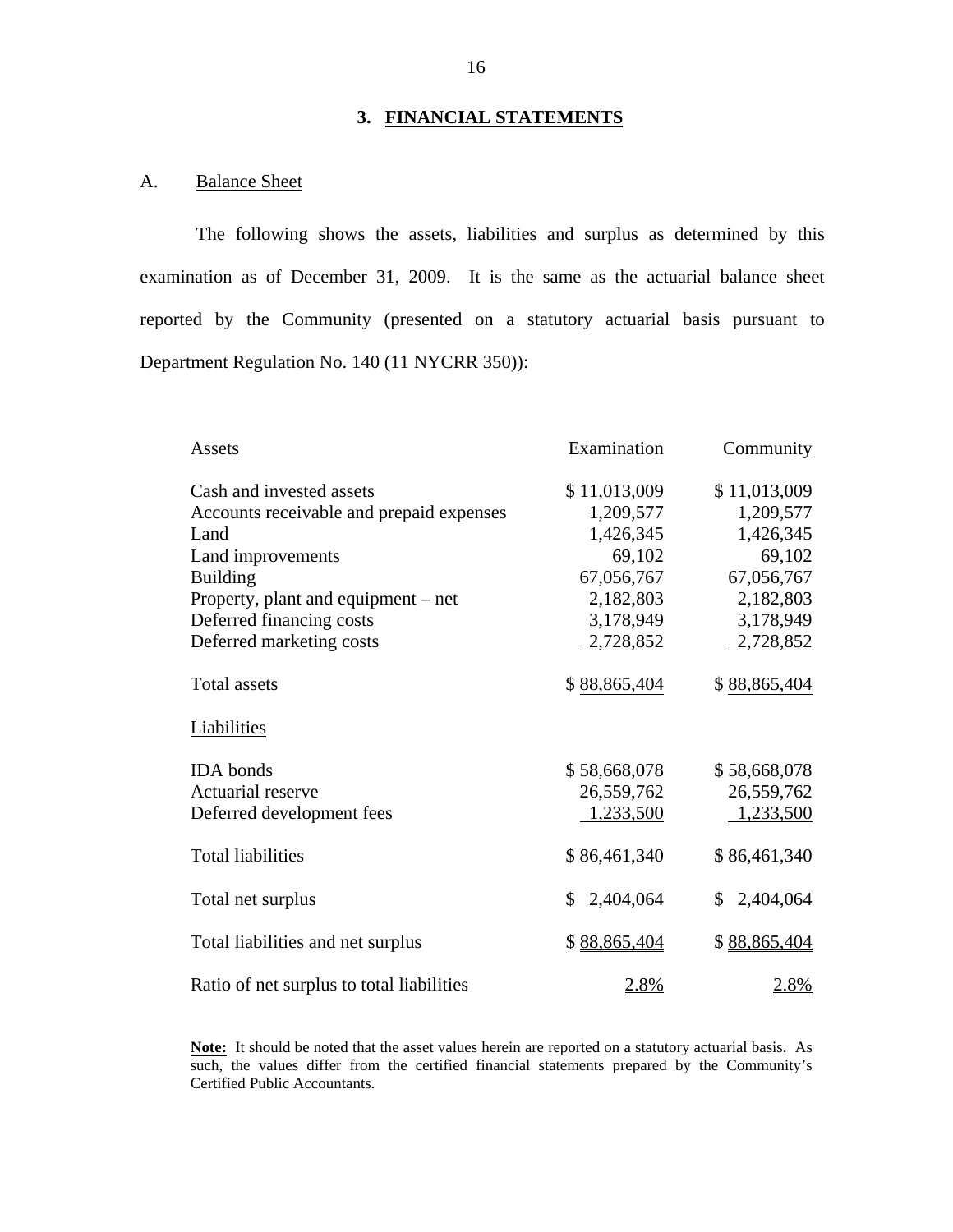## B. Statement of Revenue, Expenses and Change in Actuarial Surplus

The statement of revenue and expenses is presented on a statutory modified GAAP basis for the three-year examination period, January 1, 2007 through December 31, 2009. The Community's actuarial surplus increased \$2,404,064 during the three-year examination period, January 1, 2007 through December 31, 2009, detailed as follows:

## Revenue

| Monthly maintenance fess              | \$7,910,719 |                    |
|---------------------------------------|-------------|--------------------|
| Other revenue from residents          | 231,970     |                    |
| Earned entrance fees (net of refunds) | 1,092,190   |                    |
| Patient revenues from nonresidents    | 5,903,102   |                    |
| Interest and dividend income          | 1,033,883   |                    |
| Non-operating revenue                 | 19,881      |                    |
| Total revenue                         |             | \$<br>16, 191, 745 |
| <b>Expenses</b>                       |             |                    |
| Interest expense                      | \$7,516,485 |                    |
| Facility and dining expenses          | 6,692,196   |                    |
| Health expenses                       | 4,369,745   |                    |
| Administration expenses               | 3,964,461   |                    |
| Depreciation and amortization charges | 4,792,946   |                    |
| Total expenses                        |             | \$27,335,833       |
| Net loss                              |             | \$(11,144,088)     |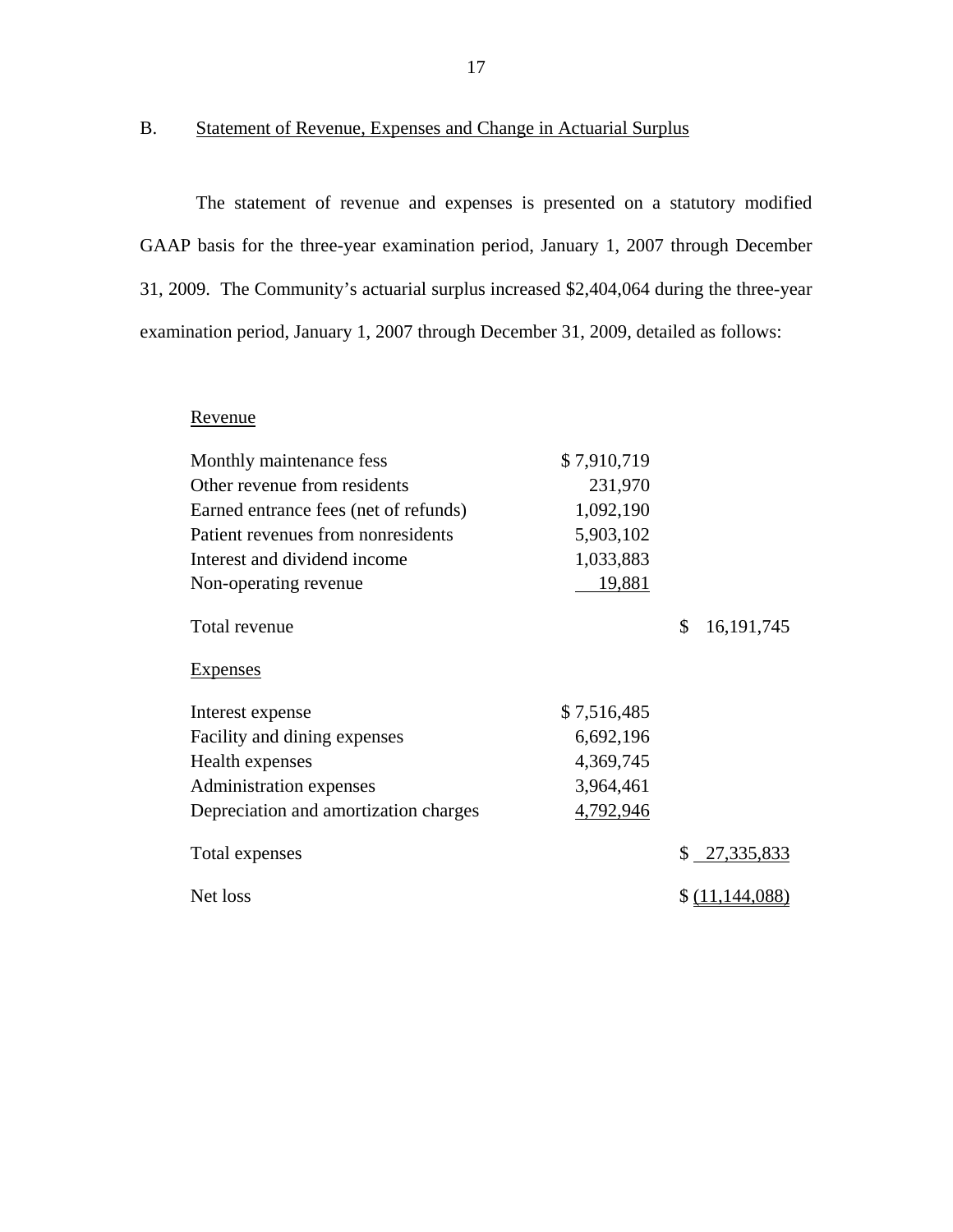# Change in Actuarial Surplus

| Surplus as of December 31, 2006                               |                           |                    | \$          | $\overline{0}$ |
|---------------------------------------------------------------|---------------------------|--------------------|-------------|----------------|
|                                                               | Gain in<br><b>Surplus</b> | Loss in<br>Surplus |             |                |
| Net loss                                                      |                           | \$11,144,088       |             |                |
| Statutory adjustment<br>as per examination                    | \$13,548,152              |                    |             |                |
| Net increase in surplus                                       |                           |                    | \$2,404,064 |                |
| Surplus per report on examination, as<br>of December 31, 2009 |                           |                    | \$2,404,0   |                |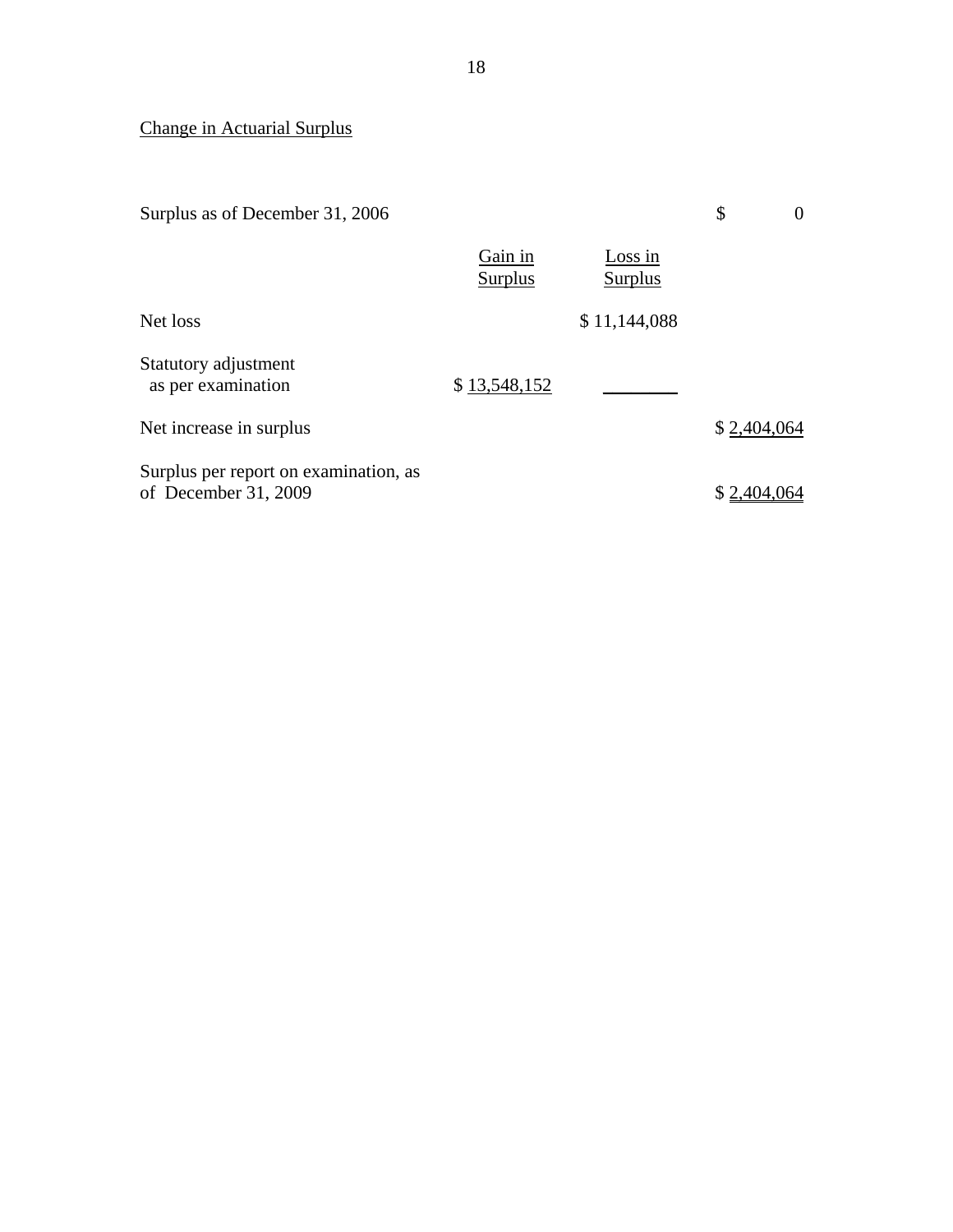## **4. SUMMARY OF COMMENTS AND RECOMMENDATIONS**

#### **ITEM** PAGE NO.

7

8

#### Management

A. <u>Management</u><br>i. It is recommended that the Community comply with Article V, Section 2 of its By-Laws and maintain either nine (9) or eleven (11) Directors on its Board.

> On December 9, 2010, the Community amended Article V, Section 2 of its By-Laws to remove the reference that, "The Board of Directors shall consist of either nine or eleven Directors." and replaced such wording with "The Board of Directors shall consist of at least nine (9) directors."

ii. It is recommended that the Community correctly report in its filed annual statement, only those Board members who are actually on the Board of Directors as of the filing date of the annual statement.

#### **Occupancy Rates**

B. Occupancy Rates<br>It is recommended that the Community continue to strive to increase its occupancy rates in its independent living units, particularly with regard to the "California Neighborhood" patio homes. 11

#### **Disclosure Statement**

C. Disclosure Statement<br>It is recommended that a copy of the most recent audited financial statements, which includes the balance sheet and income statements for the last two fiscal years, be included in the Community's disclosure statement, as required by Section 4606(10) of the New York Public Health Law. 12

#### **Entry Fee Refund**

D. Entry Fee Refund<br>It is recommended that the Community ensure that it refund entry fees within thirty days after the unit is resold, but in no event later than one year after the unit is vacated, as required by Section 4609(4) of the New York Public Health Law.

12